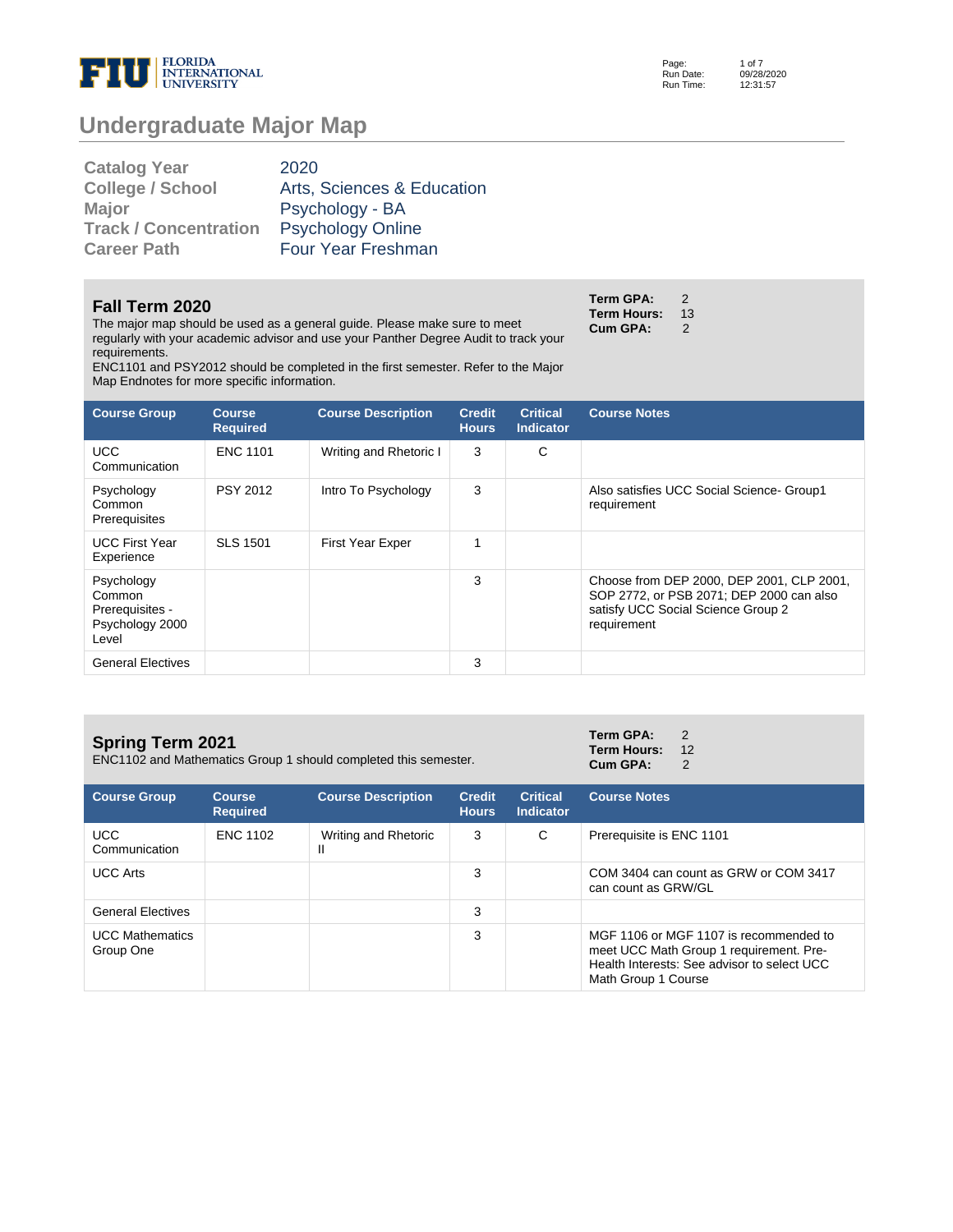

#### **Summer Term 2021**

By end of Summer 1 student should have 30 credits or more. Use this semester to catch up on coursework and/or satisfy the 9 credits summer requirement (if needed). (3) See endnotes. May use electives to satisfy Global Learning (GL) or Gordon Rule with Writing (GRW) requirements. Please speak with your advisor.

| Term GPA:   | 2 |
|-------------|---|
| Term Hours: | 9 |
| Cum GPA:    | 2 |

**Term GPA:** 2 **Term Hours: 13<br>Cum GPA: 2 Cum GPA:** 

| <b>Course Group</b>                  | <b>Course</b><br><b>Required</b> | <b>Course Description</b> | <b>Credit</b><br><b>Hours</b> | <b>Critical</b><br><b>Indicator</b> | <b>Course Notes</b>                                                                                    |
|--------------------------------------|----------------------------------|---------------------------|-------------------------------|-------------------------------------|--------------------------------------------------------------------------------------------------------|
| 3000-4000 Level<br><b>Electives</b>  |                                  |                           | 3                             |                                     |                                                                                                        |
| <b>General Electives</b>             |                                  |                           | 3                             |                                     |                                                                                                        |
| <b>UCC Humanities -</b><br>Group Two |                                  |                           | 3                             |                                     | May satisfy Gordon Rule with Writing (GRW)<br>requirement and/or GL. Please speak with your<br>advisor |

#### **Fall Term 2021**

May use UCC Humanities or Social Science course to satisfy one of the Global Learning requirement. Please see advisor. (2) See Endnotes

STA 2122 should be completed this semester. (9) See Endnotes

Human Biology Psychology Pre-requisite. (9) See Endnotes

| <b>Course Group</b>                       | <b>Course</b><br><b>Required</b> | <b>Course Description</b> | <b>Credit</b><br><b>Hours</b> | <b>Critical</b><br><b>Indicator</b> | <b>Course Notes</b>                                                                                                                                        |
|-------------------------------------------|----------------------------------|---------------------------|-------------------------------|-------------------------------------|------------------------------------------------------------------------------------------------------------------------------------------------------------|
| <b>UCC Humanities</b><br>Group One        |                                  |                           | 3                             |                                     | May satisfy Gordon Rule with Writing (GRW)<br>requirement or GL. Please speak with your<br>advisor                                                         |
| <b>UCC Social</b><br>Science Group<br>Two |                                  |                           | 3                             |                                     | May satisfy Gordon Rule with Writing (GRW)<br>requirement and/or GL. Please speak with your<br>advisor                                                     |
| Psychology<br>Common<br>Prerequisites     | <b>BSC 2023</b>                  | Human Biology             | 3                             |                                     | BSC 2023 satisfies UCC Natural Science-<br>Group 2 requirement. Pre- Health Interests: See<br>advisor to choose UCC Natural Science Group<br>2 course      |
| Psychology<br>Common<br>Prerequisites     | <b>BSC 2023L</b>                 | Human Bio Lab             | 1                             |                                     | BSC 2023L satisfies UCC Natural Science Lab-<br>Group 2 requirement. Pre- Health Interests: See<br>advisor to choose UCC Natural Science Group<br>2 course |
| Psychology<br>Common<br>Prerequisites     | <b>STA 2122</b>                  | Stat for Behav Scien      | 3                             | C                                   | STA 2122 will meet UCC Mathematics-Group 2<br>requirement                                                                                                  |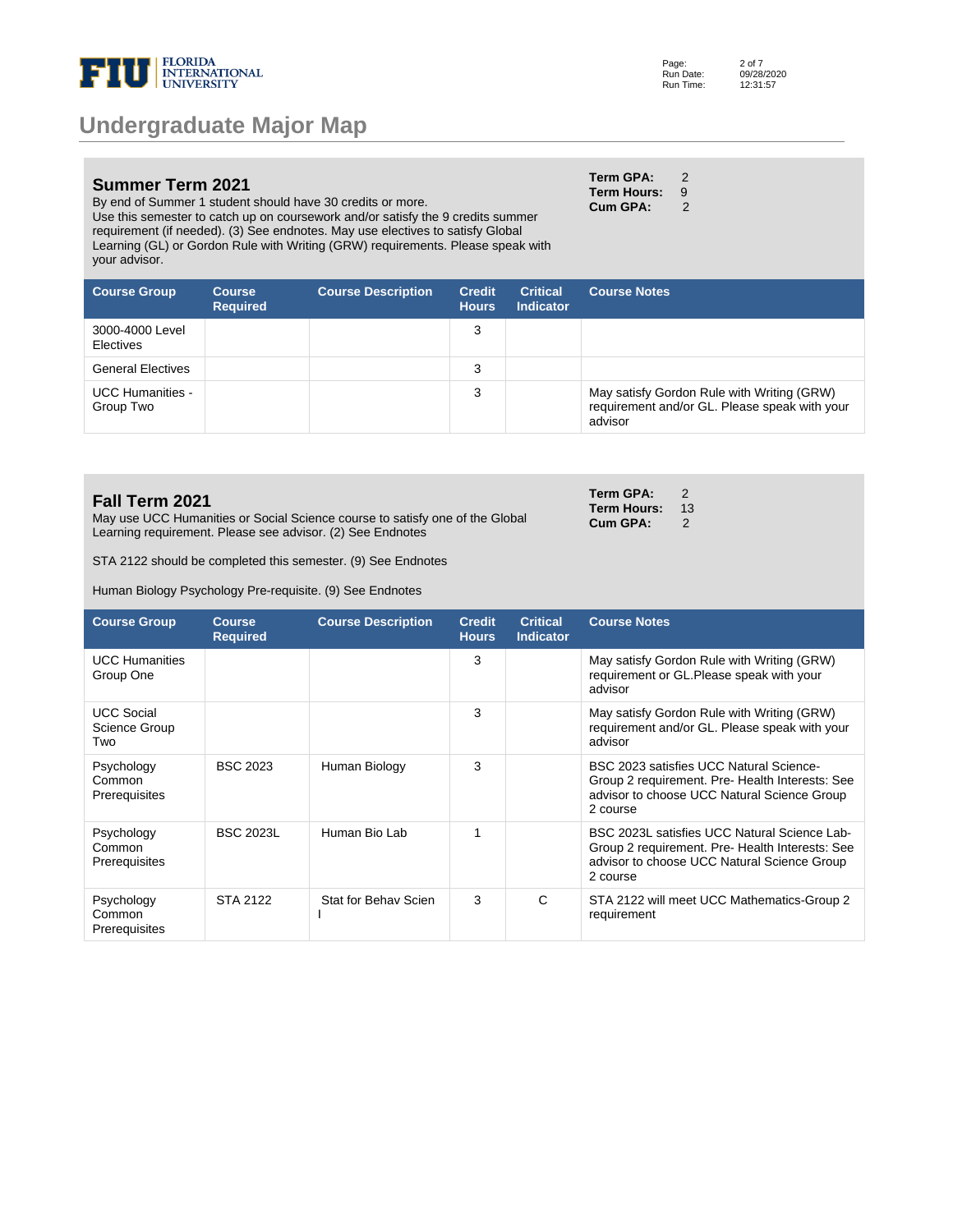

#### **Spring Term 2022**

May use general electives to satisfy Global Learning (GL) or Gordon Rule with Writing (GRW) requirements. Please speak with your advisor **Cum GPA:** 2

| Term GPA:   | 2  |
|-------------|----|
| Term Hours: | 12 |

**Term GPA:** 2 **Term Hours:** 9 **Cum GPA:** 2

**Course Group Course Required Course Description Credit Hours Critical Indicator Course Notes** General Electives 3 Psychology **Career** Development PSY 3024 Psych Career Development 2 C This course has a prerequisite of PSY 2012 UCC Natural Science Group One 3 Pre- Health Interests: See advisor to choose UCC Natural Science Group 1 requirement UCC Natural Science Group One 1 Pre- Health Interests: See advisor to choose UCC Natural Science Lab- Group 1 Psychology Research Sequence - **Statistics** PSY 3211 Psych Methods/Analysis I 3 C This course has a prerequisite of Statistics I

| <b>Summer Term 2022</b> |  |  |
|-------------------------|--|--|
|-------------------------|--|--|

By end of Summer 2 student should have 60 credits or more. Should have met math requirement for major.

Use this semester to catch up on coursework and/or satisfy the 9 credits summer requirement (if needed). (3) See endnotes

May use general electives to satisfy Global Learning (GL) or Gordon Rule with Writing (GRW) requirements. Please speak with your advisor.

May use general electives to satisfy Civics Literacy. (6) See Endnote. Please speak with your advisor

| <b>Course Group</b>          | <b>Course</b><br><b>Required</b> | <b>Course Description</b> | <b>Credit</b><br><b>Hours</b> | <b>Critical</b><br><b>Indicator</b> | <b>Course Notes</b> |
|------------------------------|----------------------------------|---------------------------|-------------------------------|-------------------------------------|---------------------|
| 3000-4000 Level<br>Electives |                                  |                           | 3                             |                                     |                     |
| <b>General Electives</b>     |                                  |                           | 3                             |                                     |                     |
| <b>General Electives</b>     |                                  |                           | 3                             |                                     |                     |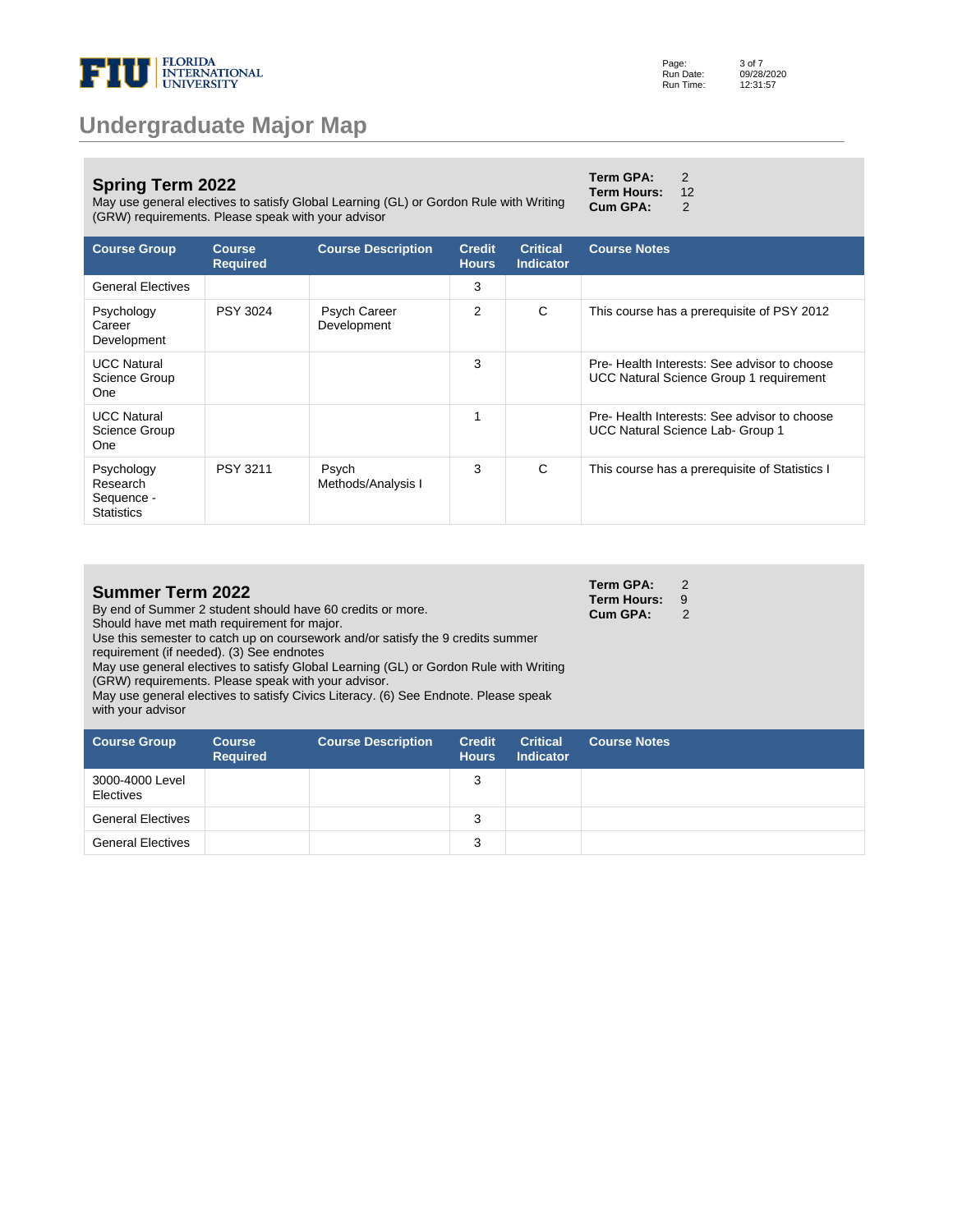

#### **Fall Term 2022**

All of UCC should be completed by end of this semester. PSY 3215 should be completed after this semester.

| Term GPA:   | $\mathfrak{p}$ |
|-------------|----------------|
| Term Hours: | 1:             |
| Cum GPA:    | 2              |

| <b>Course Group</b>                                         | <b>Course</b><br><b>Required</b> | <b>Course Description</b>    | <b>Credit</b><br><b>Hours</b> | <b>Critical</b><br><b>Indicator</b> | <b>Course Notes</b>                        |
|-------------------------------------------------------------|----------------------------------|------------------------------|-------------------------------|-------------------------------------|--------------------------------------------|
| <b>General Electives</b>                                    |                                  |                              | 3                             |                                     |                                            |
| <b>General Electives</b>                                    |                                  |                              | 3                             |                                     |                                            |
| Psychology 3000-<br>4000 Level<br>Electives                 |                                  |                              | 3                             |                                     |                                            |
| Psychology<br>Research<br>Sequence -<br>Research<br>Methods | <b>PSY 3215</b>                  | Psych<br>Methods/Analysis II | 4                             | C                                   | This course has a prerequisite of PSY 3211 |

| <b>Spring Term 2023</b><br>Should have earned 9 elective credits through coursework outside the major.<br>May use one 3000-4000 Level Elective to satisfy the Global Learning requirement. (2)<br>See Endnotes<br>May use general electives to satisfy Global Learning (GL) or Gordon Rule with Writing<br>(GRW) requirements. Please speak with your advisor. |                                  |                           |                               |                                     |                     | $\mathcal{P}$<br>15<br>2                         |
|----------------------------------------------------------------------------------------------------------------------------------------------------------------------------------------------------------------------------------------------------------------------------------------------------------------------------------------------------------------|----------------------------------|---------------------------|-------------------------------|-------------------------------------|---------------------|--------------------------------------------------|
| <b>Course Group</b>                                                                                                                                                                                                                                                                                                                                            | <b>Course</b><br><b>Required</b> | <b>Course Description</b> | <b>Credit</b><br><b>Hours</b> | <b>Critical</b><br><b>Indicator</b> | <b>Course Notes</b> |                                                  |
| Psychology Areas                                                                                                                                                                                                                                                                                                                                               |                                  |                           | 3                             |                                     | C, D or E           | Choose from an area not already satisfied: A, B, |
| <b>General Electives</b>                                                                                                                                                                                                                                                                                                                                       |                                  |                           | 3                             |                                     |                     |                                                  |
| 3000-4000 Level<br>Electives                                                                                                                                                                                                                                                                                                                                   |                                  |                           | 3                             |                                     |                     |                                                  |
| Psychology Areas                                                                                                                                                                                                                                                                                                                                               |                                  |                           | 3                             |                                     | C, D or E           | Choose from an area not already satisfied: A, B, |

Psychology Areas **3** Choose from an area not already satisfied: A, B,

#### **Summer Term 2023**

Use this semester to catch up on coursework and/or satisfy the 9 credits summer requirement (if needed). (3) See Endnotes

**Term GPA:** 2<br>**Cum GPA:** 2 **Cum GPA:** 

C, D or E

Page: Run Date: Run Time: 4 of 7 09/28/2020 12:31:57

 $\frac{13}{2}$ 

**Term GPA:** 2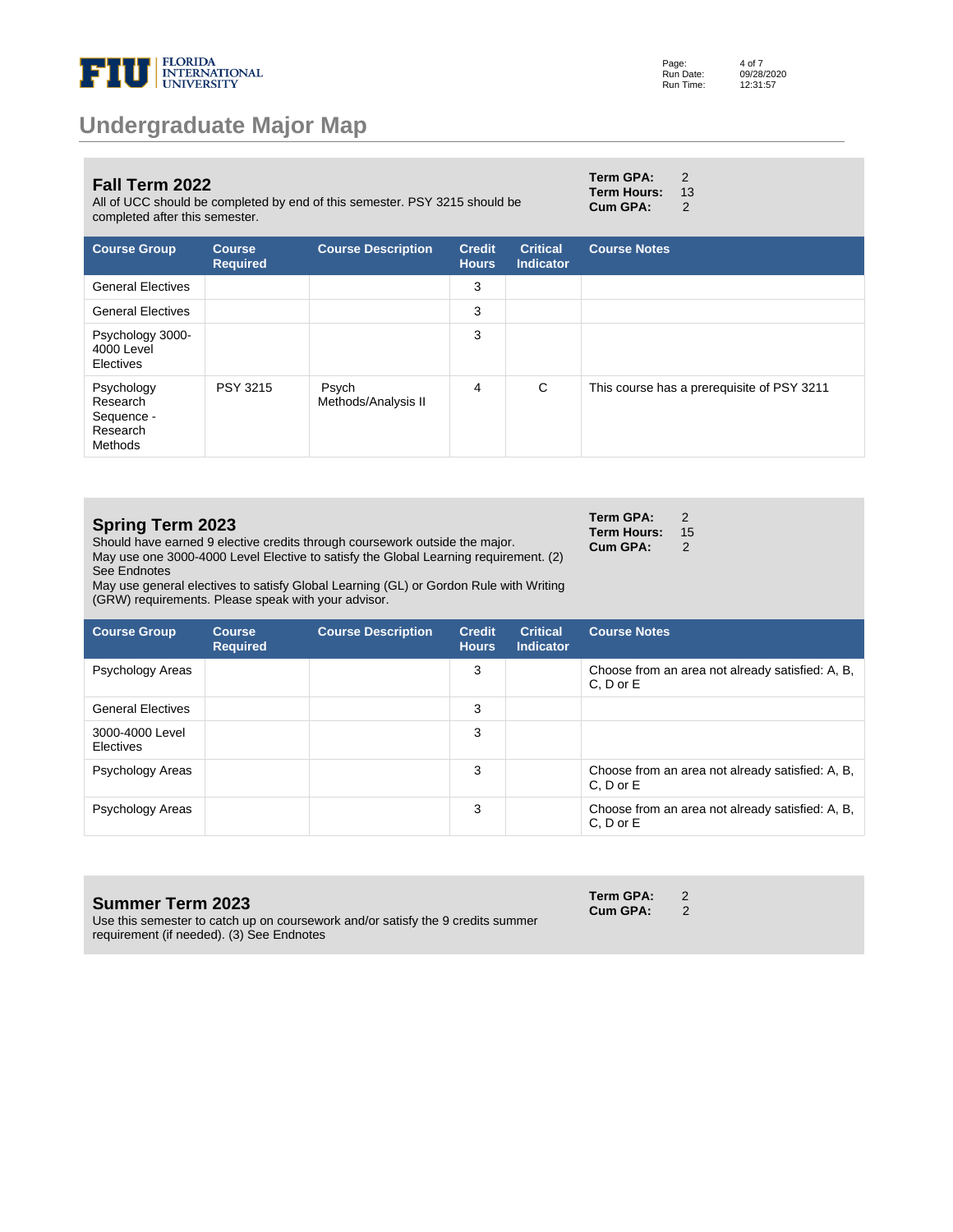

| <b>Fall Term 2023</b><br>Apply for Spring Graduation. Please speak with your advisor. |                                  | Term GPA:<br><b>Term Hours:</b><br>Cum GPA: | $\mathcal{P}$<br>12<br>2      |                                     |                     |                                                  |
|---------------------------------------------------------------------------------------|----------------------------------|---------------------------------------------|-------------------------------|-------------------------------------|---------------------|--------------------------------------------------|
| <b>Course Group</b>                                                                   | <b>Course</b><br><b>Required</b> | <b>Course Description</b>                   | <b>Credit</b><br><b>Hours</b> | <b>Critical</b><br><b>Indicator</b> | <b>Course Notes</b> |                                                  |
| Psychology Areas                                                                      |                                  |                                             | 3                             |                                     | $C. D$ or $E$       | Choose from an area not already satisfied: A, B, |
| Psychology Areas                                                                      |                                  |                                             | 3                             |                                     | C, D or E           | Choose from an area not already satisfied: A, B, |
| Psychology 3000-<br>4000 Level<br>Electives                                           |                                  |                                             | 3                             |                                     |                     |                                                  |
| Senior Seminar                                                                        | <b>PSY 4931</b>                  | Senior Seminar                              | 3                             | C                                   | of PSY 3215         | Topics will vary. This course has a prerequisite |

#### **Spring Term 2024**

Senior Seminar should be completed.

Final graduation check before the end of drop/add deadline.

May use general electives to satisfy Global Learning (GL) or Gordon Rule with Writing (GRW) requirements (if needed). Please speak with your advisor.

| <b>Course Group</b>                         | <b>Course</b><br><b>Required</b> | <b>Course Description</b> | <b>Credit</b><br><b>Hours</b> | <b>Critical</b><br><b>Indicator</b> | <b>Course Notes</b> |
|---------------------------------------------|----------------------------------|---------------------------|-------------------------------|-------------------------------------|---------------------|
| Psychology 3000-<br>4000 Level<br>Electives |                                  |                           | 3                             |                                     |                     |
| <b>General Electives</b>                    |                                  |                           | 3                             |                                     |                     |
| <b>General Electives</b>                    |                                  |                           | 3                             |                                     |                     |
| <b>General Electives</b>                    |                                  |                           | 3                             |                                     |                     |

**Summer Term 2024**

Use this semester to catch up on coursework and/or satisfy the 9 credits summer requirement (if needed). See Endnotes

### **Cum GPA:** 2

**Term GPA:** 2

**Term GPA:** 2 **Term Hours:** 12 **Cum GPA:** 2

### **General Requirements**

#### GENERAL UNIVERSITY REQUIREMENTS.

See your Panther Degree Audit (PDA) for a real-time update on your academic career progress and additional information on University and major requirements at http://my.fiu.edu.

(1) UCC: Students must meet the University Core Curriculum (UCC) requirements. https://exploratory.fiu.edu/wp-content/uploads/sites/76/2017/08/University\_Core\_Curriculum\_2015.pdf

(2) Global Learning: Freshmen entering FIU Summer B 2010 or later must take at least two Global Learning (GL) designated courses at FIU. See http://goglobal.fiu.edu. Courses must be:

- 1 GL foundation course (from the University Core Curriculum), which must be taken within the first 60 credits.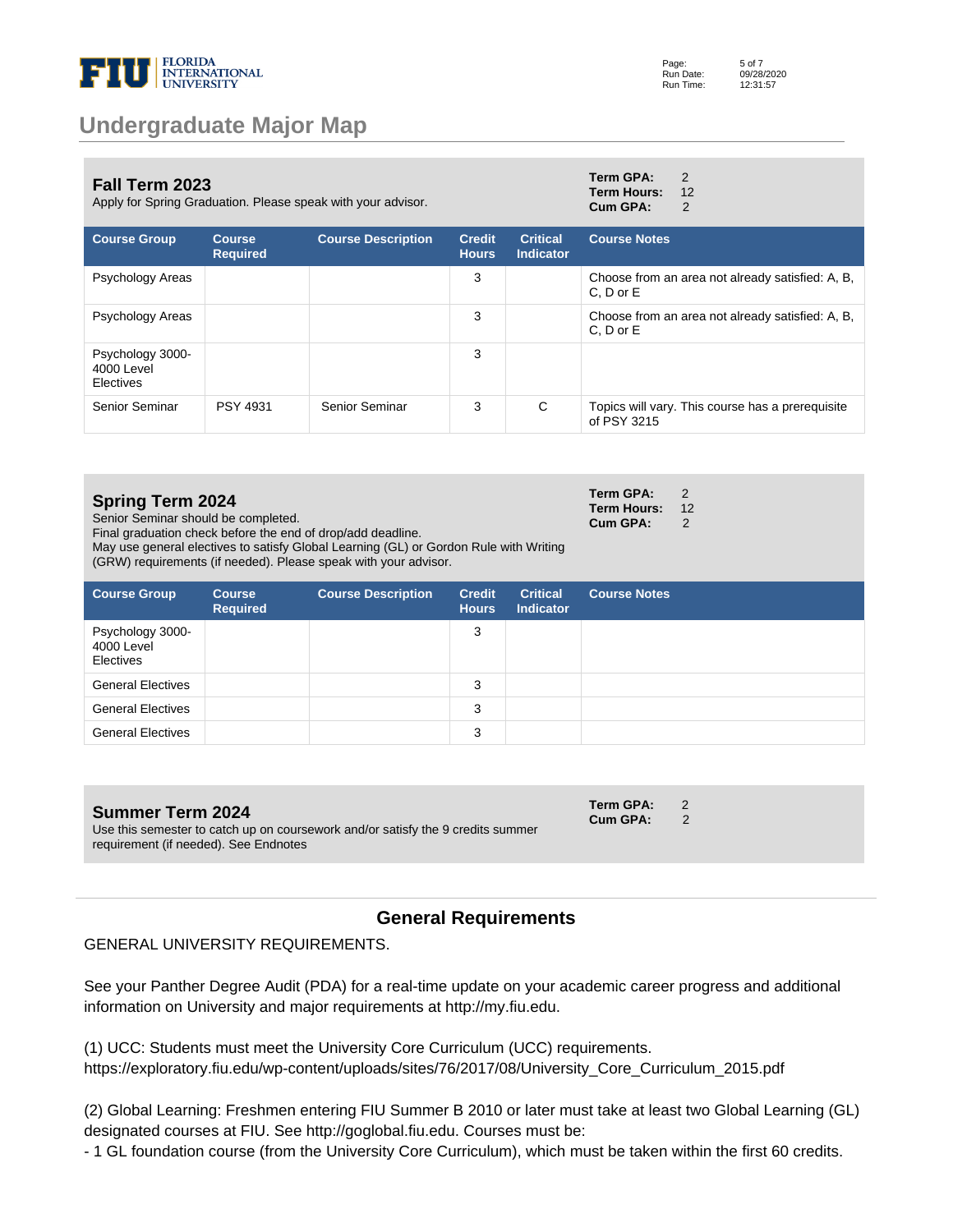

Page: Run Date: Run Time: 6 of 7 09/28/2020 12:31:57

### **Undergraduate Major Map**

- 1 GL discipline-specific course (3000/4000 level)

(3) Summer Hours Requirement: All students entering FIU or any university within the State University System (SUS) of Florida with fewer than 60 credit hours are required to earn at least nine credit hours prior to graduation by attending one or more summer terms at a university in the SUS.

(4) Gordon Rule: All Gordon Rule courses (i.e., English Composition and Math) must be completed with a minimum grade of "C" This requirement must be fulfilled within the first 60 credits.

(5) Foreign Language Requirement for Graduation (FLENT/FLEX): A student who did not complete two years of the same foreign language in high school or at a post-secondary institution must successfully complete 8-10 credit hours of instruction in one foreign language prior to graduation. Exceptions include appropriate CLEP, AP, IB, TOEFL, or transfer credit. Contact your advisor for more information.

(6) Postsecondary Civic Literacy (CL): Students must demonstrate understanding of American Civics via completed course work or test credit. Consult with an advisor to determine the best option for satisfying this requirement.

(7) General electives can be courses taken outside the Psychology department. 3000/4000 level general electives refer to upper level courses which begin with the number 3 or 4. Unless specified that courses must be upper division, general electives can be any level, any discipline.

(8) \*Critical Indicator is the minimum grade indicated in specific courses to demonstrate proficiency and progress in major. Earning less than the minimum grade is a trigger for a conversation with advisor.\*

(9) The following courses are pre-requisites for the Psychology Major: FIU courses; [Equivalent courses] STA 2122, STA 3111; [STA 2023] BSC 2023; [BSC 1005, BSC 2010/2011, BSC 1085/1086, BSC 2085/2086] Introduction to Psychology: PSY 2012 Psychology 2000 level requirement: DEP 2000, DEP 2001, or CLP 2001, or SOP 2772 or PSB 2071

College of Arts, Sciences & Education: Selected Requirements Grades: Students must earn a grade of "C" or higher in all courses required for the major.

This document only lists SELECTED requirements. See your Panther Degree Audit for a full list of CASE and major requirements at http://my.fiu.edu

Selected Psychology Area Requirements

- Students must take at least one course from each of the following groups:
- A. Cognitive/Neuroscience
- B. Social
- C. Applied
- D. Clinical/Personality
- E. Developmental

Psychology Research Sequence: PSY 3211, PSY 3215 and PSY 4931 must be taken consecutively in separate semesters.